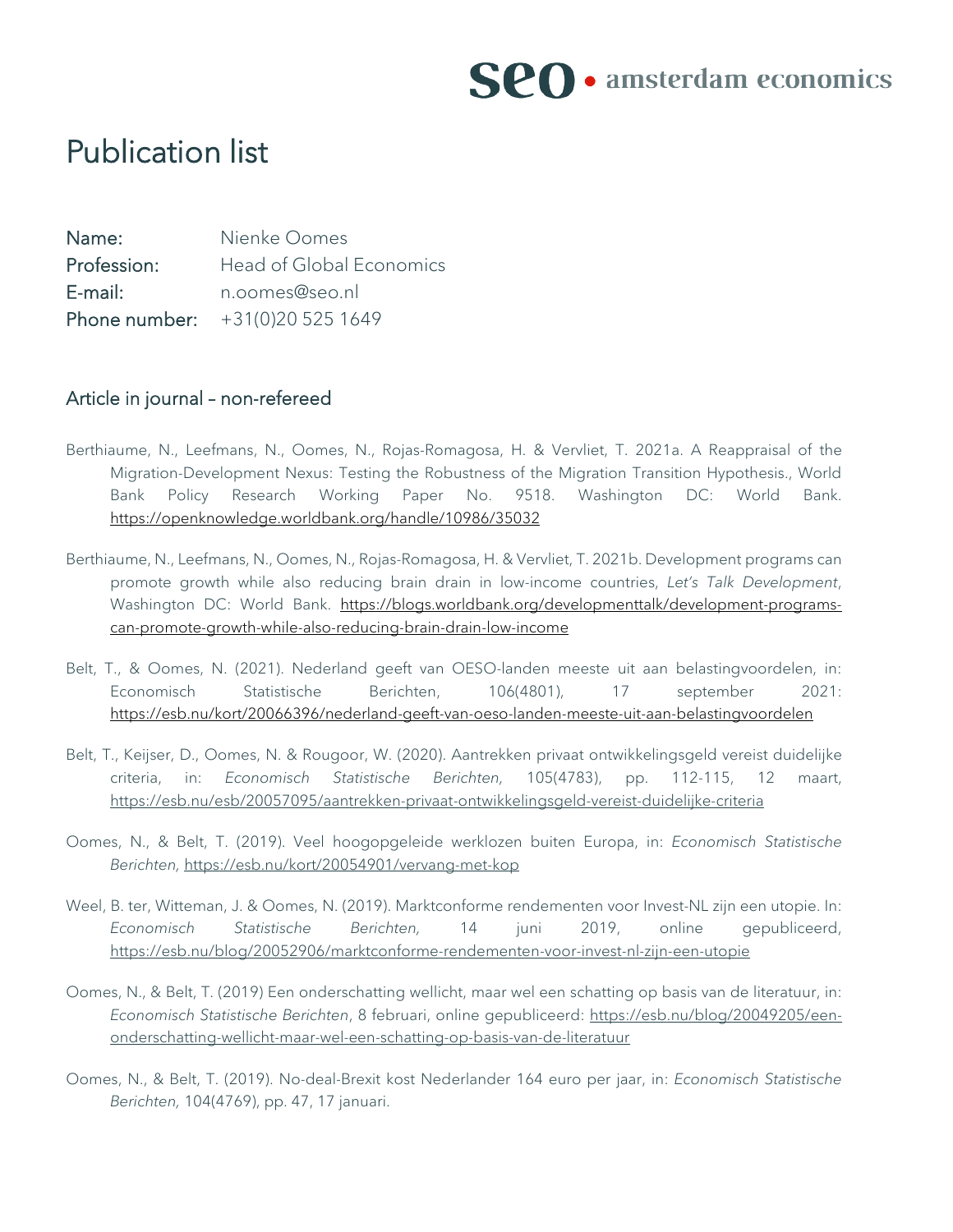# **SPO** · amsterdam economics

- Oomes, N. & Van den Bergh-Spanikova, V. (2018). Veel hoogopgeleide vluchtelingen werkloos, in: *Economisch Statistische Berichten*, 2 augustus 2019 online gepubliceerd [https://esb.nu/kort/20041596/veel](https://esb.nu/kort/20041596/veel-hoogopgeleide-vluchtelingen-werkloos)[hoogopgeleide-vluchtelingen-werkloos](https://esb.nu/kort/20041596/veel-hoogopgeleide-vluchtelingen-werkloos)
- Oomes, N. & Witteman, J. (2017). Verhuizing van banken gaat Britten pijn doen, in *Economisch Statistische Berichten*, 2 augustus 2017, online gepubliceerd, [https://esb.nu/kort/20030097/verhuizing-van-banken](https://esb.nu/kort/20030097/verhuizing-van-banken-gaat-britten-pijn-doen)[gaat-britten-pijn-doen](https://esb.nu/kort/20030097/verhuizing-van-banken-gaat-britten-pijn-doen)
- Oomes, N., Smits, T. & Witteman, J. (2017). Handelsverdragen dragen bij aan economische groei, in: *Economisch Statistische Berichten,* 4748(102), p. 165.
- Appelman, R., Ammerlaan, T. Oomes, N. & Laven, A. (2017). De oorzaken van armoede onder cacaoboeren, in: *Economisch Statistische Berichten,* 4750(102), pp. 290-293.
- Oomes, N., & Appelman, R. (2017), Statistiek: Nederlandse export naar Azië loopt achter, in: *Economisch Statistische Berichten*, 20 januari 2017, online gepubliceerd, [https://esb.nu/kort/20022494/nederlandse](https://esb.nu/kort/20022494/nederlandse-export-naar-azie-loopt-achter)[export-naar-azie-loopt-achter](https://esb.nu/kort/20022494/nederlandse-export-naar-azie-loopt-achter)

### Article in journal – refereed

- "Why Do Countries Peg the Way They Peg? The Determinants of Anchor Currency Choice" (with Christopher Meissner), *Journal of International Money and Finance*, Vol. 28, No. 3, April 2009, pp. 522-47.
- "In Search of a Dramatic Equilibrium: Was the Armenian Dram Overvalued?" (with Gohar Minasyan and Ara Stepanyan), *Armenian Journal of Public Policy*, Vol. 3, No. 2, March 2009.
- "The Quality Effect: Does Financial Liberalization Improve the Allocation of Capital?," (with Abdul Abiad and Kenichi Ueda), *Journal of Development Economics*, Vol. 87, 2008, pp. 270-282.
- "Diagnosing Dutch Disease: Does Russia Have the Symptoms?" (with Katerina Kalcheva), *Emerging Markets Letters,* Vol. 1, No. 1, March 2007.
- "Money Demand and Inflation in Dollarized Economies: The Case of Russia" (with Franziska Ohnsorge), *Journal of Comparative Economics*, Vol. 33, No. 3, pp. 462−83.
- "Maintaining Competitiveness under Equilibrium Real Appreciation: The Case of Slovakia," *Economic Systems*, Vol. 29, No. 2, pp. 187–204, 2005.
- "Keeping Capital Flowing: The Role of the IMF" (with Michael Bordo and Ashoka Mody), *International Finance*, Vol. 7, No. 3, pp. 421-450, 2004.
- "Local Trade Networks and Spatially Persistent Unemployment," *Journal of Economic Dynamics and Control*, Vol. 27, No. 11–12, pp. 2115-49, 2003.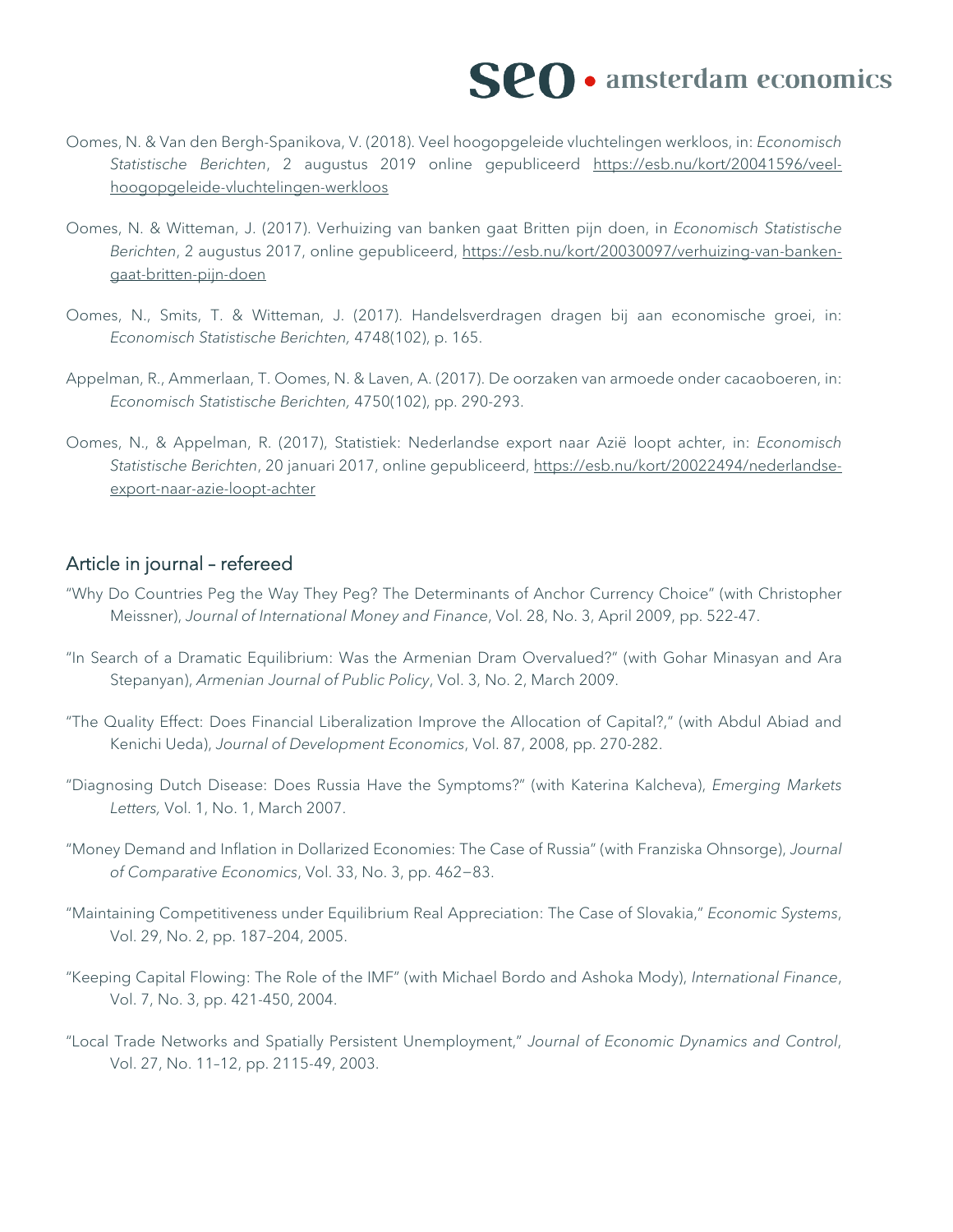

"Is the European Monetary System Converging to Integration?" (with Loet Leydesdorff), *Social Science Information*, Vol. 38, No. 1, pp. 57-85, 1999.

"Information, Computation, and Complexity in Economics," *Neural Network World*, Vol. 3, pp. 299-328, 1998.

"Out of the Margin," *The European Journal of Women's Studies*, Vol. 1, No. 1, pp. 121-22, 1994.

#### Book / book chapter – refereed

- "Country Assessments: Russia and Central Asia", in: *Transition Report 2012: Integration Across Borders* (London: European Bank for Reconstruction and Development), November 2012, pp. 120-158.
- "Country Assessments: Central Asia", in:*Transition Report 2011: Crisis and Transition* (London: European Bank for Reconstruction and Development), November 2011, pp. 133-167
- "Strengthening Monetary Transmission in the Caucasus and Central Asia" (with Anke Weber and Niklas Westelius), in: International Monetary Fund (2010), *Regional Economic Outlook: Middle East and Central Asia* (Washington: International Monetary Fund, October 2010), pp 50-2
- "The Quality Effect: Does Financial Liberalization Improve the Allocation of Capital?," (with Abdul Abiad and Kenichi Ueda), Ch. 12 in *Macro-Financial Linkages: Trends, Crises and Policies*, ed. by C. Crowe, S. Johnson, J. D. Ostry and J. Zettelmeyer (Washington: International Monetary Fund, 2010).
- "Remittances to Armenia: Size, Sources, and Macroeconomic Implications" (with Ruben Atoyan), in: *Republic of Armenia: Selected Issues*, IMF Country Report No. 06/434, December 2006.
- "Keeping Capital Flowing: The Role of the IMF" (with Michael Bordo and Ashoka Mody), Ch. 13 in *IMF-Supported Programs: Recent Staff Research*, ed. by Ashoka Mody and Alessandro Rebucci (Washington: International Monetary Fund, 2006).
- "Evolution and Performance of Exchange Rate Regimes" (with Kenneth Rogoff, Aasim Husain, Ashoka Mody, and Robin Brooks), *IMF Occasional Paper* No. 229, May 2004.
- "Inflation, Money Demand, and De-Dollarization in Russia" (with Franziska Ohnsorge), in: IMF (2004), *Russian Federation: Selected Issues,* IMF Country Report No. 04/316, September 2004
- "Emerging Markets and Persistent Inequality in a Nonlinear Voter Model," in: D.S. Griffeath and C. Moore (eds.), *New Constructions in Cellular Automata*, Santa Fe Institute and Oxford University Press, pp. 261-284, 2003.

#### SEO publications

- Oomes, N., Bustamente, R., Keijser, D., Koopman, S. & Berthiaume, N. (2021). *SEO-rapport 2021-22. Evaluation of PUM Netherlands Senior Experts 2017 – 2020*. Amsterdam: SEO
- Oomes, N., Belt, T., Keijser, D. & Rougoor, W. (2020). *Evaluation of FMO-MASSIF and Capacity Development. SEO-rapport 2020-83.* Amsterdam: SEO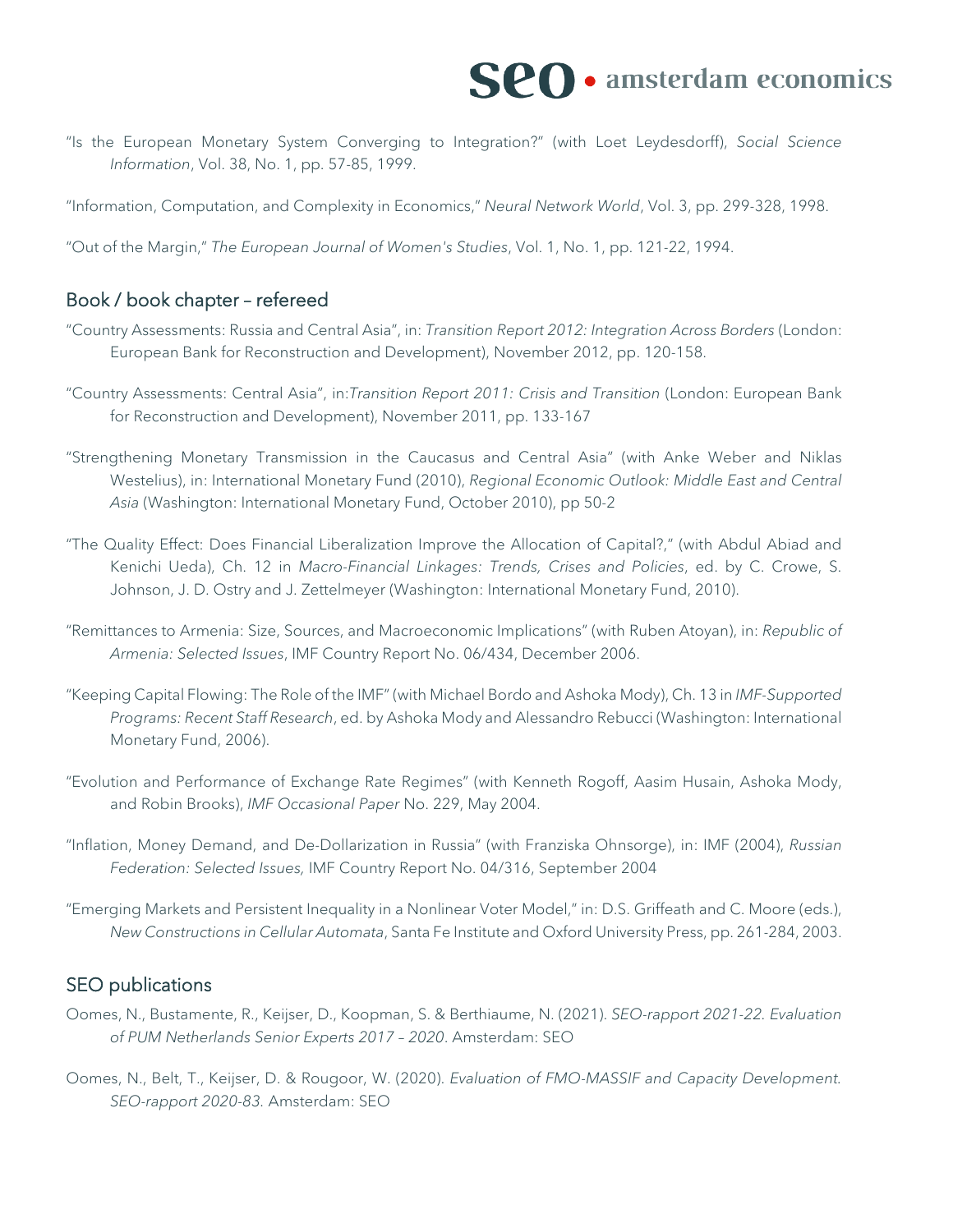- Belt, T., Oomes, N., Berthiaume, N., Oduor C. & Dongen, L. van (2021). *Making health businesses healthier, SEO-Report 2021-36*. Amsterdam: SEO
- Oomes, N., Belt, T., Keijser, D.. Rougoor, W., Dongen, L van, Gons, N., Jaweed, A., & Myanmar Survey Research (2020). *Evaluation of FMO-MASSIF investments in four microfinance institutions in Myanmar. SEO-rapport 2020-63.* Amsterdam: SEO.
- Oomes, N., Keijser, D., Belt, T., Bork, G. van, Verbeeck, G., & Berthiaume, N., *Evaluation Develop2Build (D2B) programme. SEO-rapport 2020-103.* Amsterdam: SEO.
- Verheuvel, N., Witteman, J., Oomes, N., RIVM, Instituut Clingendael, TNO, Verwey-Jonker Instituut (2020). *Horizonscan Nationale Veiligheid 2020. SEO-rapport 2020-99.* De Bilt: RIVM
- Oomes, N., Rougoor, W., Belt, T., Keijser, D. & Posthumus, H. (2019). *Independent assessment of the AGRI3 Fund Proposal. SEO-rapport 2019-76*. Amsterdam: SEO
- Rougoor, W., Belt, T. & Oomes, N. (2019). *Independent Evaluation of the FDOV Project "Pro Poor Potato". SEOrapport 2019-89*. Amsterdam: SEO
- Oomes, N., Heyma, A., Belt, T., Berthiaume, N., Bisschop, P., Jongerius, D. & Spanikova, V. (2019). *Dutch labour market shortages and potential labour supply from Africa and the Middle East. SEO rapport 2019-24.*  Amsterdam: SEO
- Oomes, N, Jongerius, D. & Belt, T. (2019). *Evaluation of the "Flying Food" Project in Kenya: Can a Cricket Value Chain Fly?.. SEO-rapport 2019-43*. Amsterdam: SEO
- Oomes, N., Appelman, R. & Rougoor, W. (2016). *Dutch Export Opportunities in Asia: is the Netherlands Lagging Behind? SEO-rapport 2017-03*. Amsterdam: SEO
- Oomes, N., Appelman, R. & Witteman, J. (2017). *Impact of the EU-Ukraine Free trade Agreement on the Dutch Economy. SEO-rapport 2017-08*. Amsterdam: SEO
- Oomes, N., Appelman, R., Rougoor, W., Smits, T. & Witteman, J. (2016). *Estimated Impact of Six Envisaged Bilateral EU Freetrade Agreements on the Dutch Economy. SEO-rapport 2016-96*. Amsterdam: SEO
- Oomes, N., Tieben, B., Laven, A., Timmerlaan, T., Appelman, R., Biesenbeek, C. & Buunk, E. (2016). *Market Concentration and Price Formation in the Global Cocoa Value Chain. SEO-rapport 2016-79.* Amsterdam: SEO

#### Discussion/working paper

Hengel, R. van den, Oomes, N. & Smits, T. (2016). *Determinants of Dutch Export Destinations. SEO-Discussion Paper, 86.* Amsterdam: SEO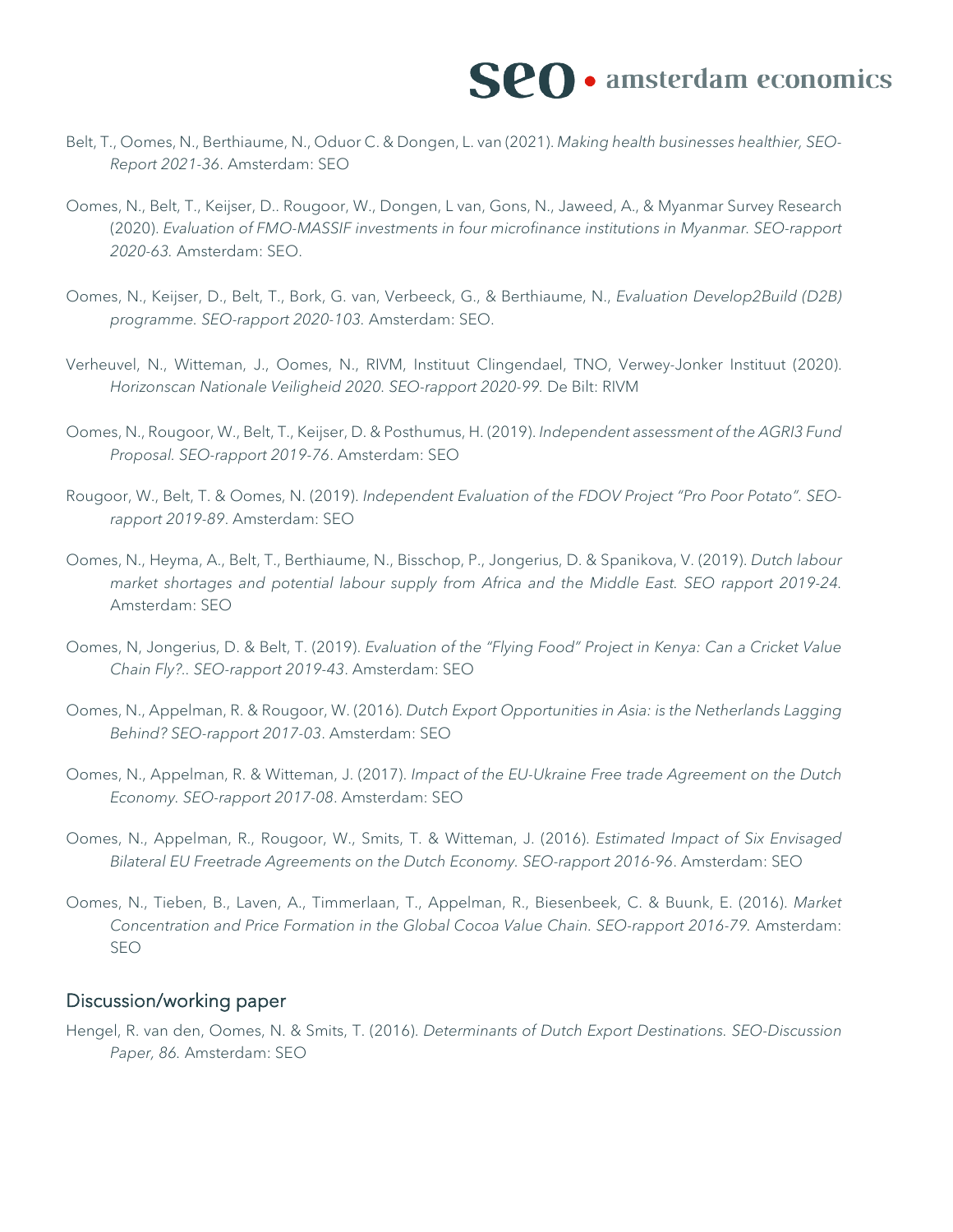- Oomes, N. & Ponamorenko, O. (2015, December). *The price of oil depedency: Dutch disease in Russian regions. Discussion Paper 83.* Amsterdam: SEO
- Oomes, N. & Veldt, D.L. in 't (2015, December). *Reforming Economic Institutions in Transition Economies: What Determines the Speed of Reform?. Discussion Paper 84.* Amsterdam: SEO
- Why Do Countries Peg the Way They Peg? The Determinants of Anchor Currency Choice" (with Christopher Meissner), IMF Working Paper 08/132, May 2008, and Cambridge Working Papers in Economics No. 0643, University of Cambridge.
- "In Search of a Dramatic Equilibrium: Was the Armenian Dram Overvalued?" (with Gohar Minasyan and Ara Stepanyan), IMF Working Paper 09/49, March 2009.
- "The Quality Effect: Does Financial Liberalization Improve the Allocation of Capital?," (with Abdul Abiad and Kenichi Ueda), IMF Working Paper 04/112, June 2004.
- "Diagnosing Dutch Disease: Does Russia Have the Symptoms?" (with Katerina Kalcheva), IMF Working Paper 07/102, April 2007 (and BOFIT Discussion Paper No. 7/2007, Bank of Finland Institute for Economies in Transition).
- "The Utilization-Adjusted Output Gap: Is the Russian Economy Overheating?" (with Oksana Dynnikova), IMF Working Paper 06/68, March 2006.
- "Money Demand and Inflation in Dollarized Economies: The Case of Russia" (with Franziska Ohnsorge), IMF Working Paper 05/144, July 2005.
- "Maintaining Competitiveness under Equilibrium Real Appreciation: The Case of Slovakia," IMF Working Paper No. 05/65, March 2005.
- "Keeping Capital Flowing: The Role of the IMF" (with Michael Bordo and Ashoka Mody), IMF Working Paper 04/197 and NBER Working Paper No. 10834, October 2004.
- "Evolution and Performance of Exchange Rate Regimes" (with Kenneth Rogoff, Aasim Husain, Ashoka Mody, and Robin Brooks), IMF Working Paper No. 03/243, December 2003.
- "Diamond Smuggling and Taxation in Sub-Saharan Africa" (with Matthias Vocke), IMF Working Paper 03/167, August 2003.

"Network Externalities and Dollarization Hysteresis: The Case of Russia," IMF Working Paper 03/96, May 2003.

#### Article in journal – popular scientific

"Gender Pay Gaps in the EBRD Region" (with Nato Kurshitashvili, Barbara Rambousek and Paulina Stepien), London: European Bank for Reconstruction and Development, May 2012.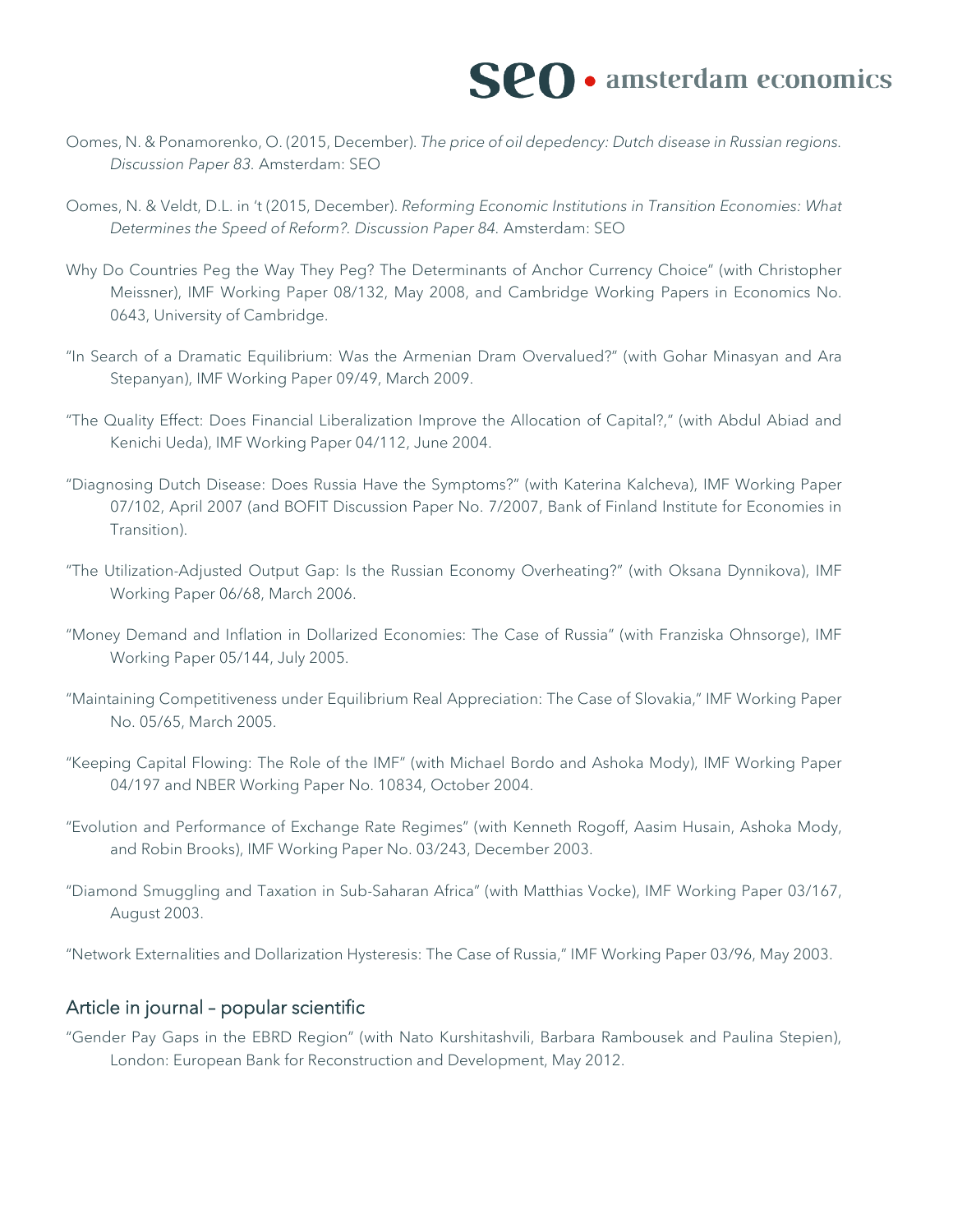# $\mathbf{SPO}\cdot$  amsterdam economics

### **Thesis**

Oomes, N. (2001*). Essays on Network Externalities and Aggregate Persistence*, University of Wisconsin-Madison. [Promotors: prof.dr Steven Durlauf, prof.dr. William Brock, prof.dr. Charles Engel].

### Co-authored report – professional

- Oomes, N., Belt, T. & Vervliet, T. (2019). Impact Analysis of IFC business environment reforms in Bosnia", Institute for Development Impact (I4DI).
- EBRD (2011,2012,2013). *Regional Economic Prospects in EBRD Countries of Operation* (London: European Bank for Reconstruction and Development). Available at: *<http://www.ebrd.com/pages/research/economics/data/macro.shtml>* (May 2013, January 2013, October 2012, July 2012, May 2012, January 2012, October 2011, July 2011)
- EBRD (2012). *Strategy for the Russian Federation* (London: European Bank for Reconstruction and Development, December 2012.) Available at: *<http://www.ebrd.com/pages/country/russia/strategy.shtml>*
- EBRD (2012). *Strategy for Tajikistan* (London: European Bank for Reconstruction and Development, March 2012). Available at: *<http://www.ebrd.com/pages/country/tajikistan/strategy.shtml>*
- EBRD (2011). *Strategy for the Kyrgyz Republic* (London: European Bank for Reconstruction and Development, September 2011). Available at: *<http://www.ebrd.com/pages/country/kyrgyzrepublic/strategy.shtml>*
- IMF (2010). *Republic of Azerbaijan: 2010 Article IV Consultation*, IMF Country Report No. 10/113 (Washington: International Monetary Fund). Available at: *<http://www.imf.org/external/pubs/ft/scr/2010/cr10113.pdf>*
- IMF (2009). *Republic of Armenia: Second Review Under the Stand-By Arrangement*, IMF Country Report No. 09/316, November 2009 (Washington: International Monetary Fund).
- IMF (2009). *Republic of Armenia: First Review Under the Stand-By Arrangement*, IMF Country Report No. 09/214, July 2009 (Washington: International Monetary Fund).
- IMF (2009). *Republic of Armenia: Request for Stand-By Arrangement*, IMF Country Report No. 09/140, May 2009 (Washington: International Monetary Fund).
- IMF (2009). *Republic of Armenia: 2008 Article IV Consultation and Request for a Three-Year Arrangement Under the Poverty Reduction and Growth Facility*; IMF Country Report No. 09/29, January 2009 (Washington: International Monetary Fund).
- IMF (2008). *Republic of Armenia: Sixth Review Under the Three-Year Arrangement Under the Poverty Reduction and Growth Facility,* IMF Country Report No. 08/176, June 2008 (Washington: International Monetary Fund).